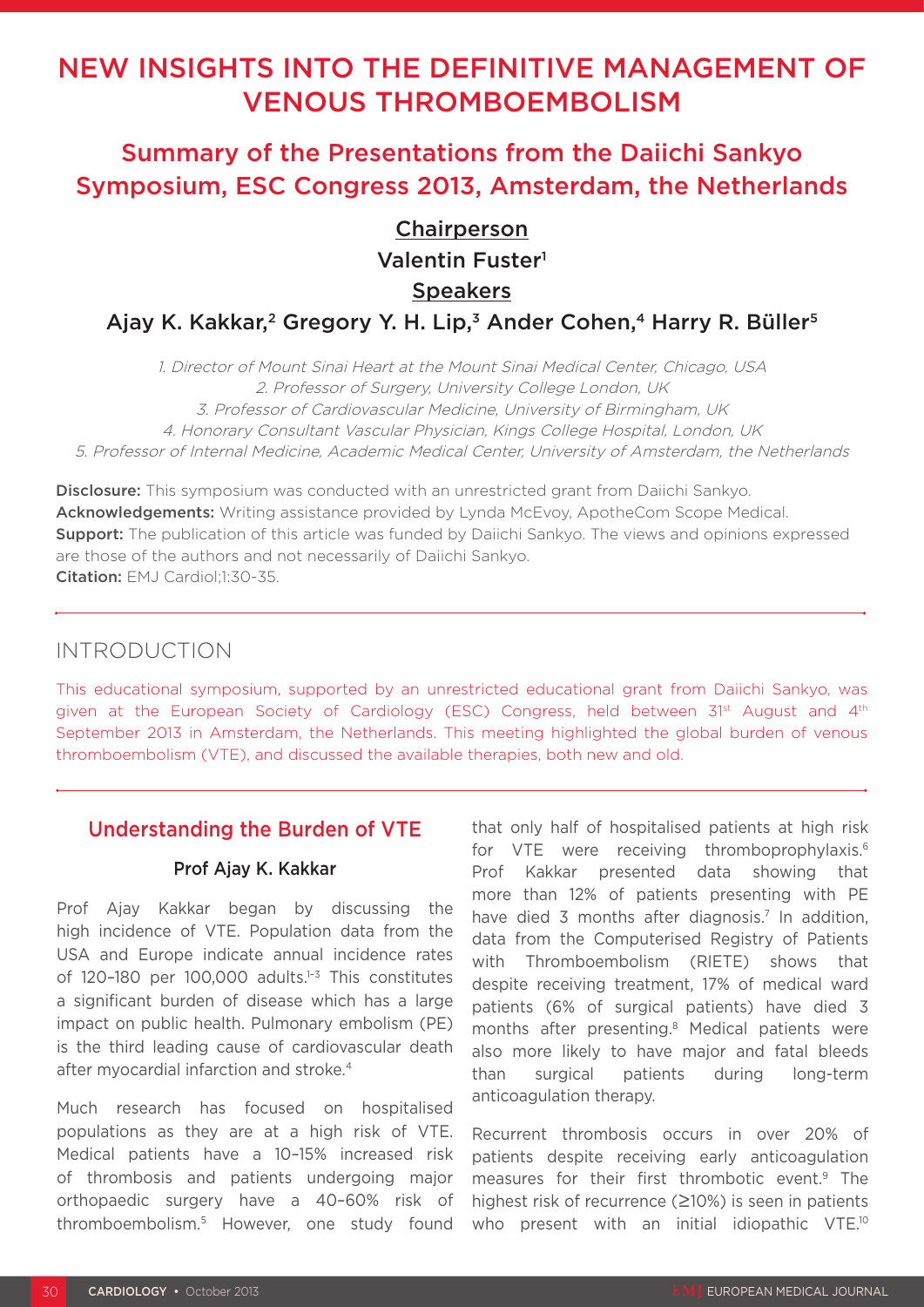Studies suggest that extending treatment with anticoagulants for 6–12 months is associated with a lower risk of recurrent thromboembolism.<sup>11</sup> In patients presenting with idiopathic thromboembolism, the risk of recurrence is renewed when anticoagulants are ceased; however, if maintained on anticoagulant medication long-term, there is a heightened risk of major bleeding.<sup>11</sup>

Another risk identified was the development of long-term complications such as post-thrombotic syndrome, which occurs in 5-40% of patients.<sup>9</sup> Post-thrombotic syndrome is characterised by ulceration, induration and pigmentation in the lower limbs as a result of destruction of the venous valvular architecture and development of venous hypertension. A recent study showed that the frequency of post-thrombotic syndrome was greater in patients whose anticoagulation was suboptimal in the 6 months following presentation.12 Chronic thromboembolic pulmonary hypertension occurs in 3–4% of patients within 2 years of presentation with a PE, and is an extremely debilitating illness.13

Prof Kakkar concluded that there is a substantial economic burden associated with VTE in terms of its acute presentation, management, long-term complications of disease, and associated morbidity and mortality.14–16

### Anticoagulant Profiles: What You Need To Know

#### Prof Gregory Y. H. Lip

Prof Gregory Lip discussed the targets of the classic anticoagulant medications, heparin and vitamin K antagonists. Heparin targets various stages of the coagulation pathway – initiation, amplification and thrombin activity.<sup>17</sup> Vitamin K antagonists, like warfarin, target vitamin Kdependent coagulation factors II, VII, IX and X.17

The target international normalised ratio (INR) for patients receiving warfarin is 2–3. Above this level, there is a substantially increased risk of serious bleeding, while below 2 there is an increased risk of stroke.18,19 A balancing act is therefore required in in order to minimise risk and maximise benefit to the patient. The quality of anticoagulation control is determined by the time in the therapeutic range (TTR), which is time spent within an INR of 2–3.

Limitations associated with vitamin K antagonists include variability in response between individuals, risk of haemorrhage (particularly intracranial bleeds), a narrow therapeutic window, multiple food and drug interactions and slow onset and offset of action.

Studies of patients with atrial fibrillation (AF) receiving warfarin showed that those who had at least 70% TTR had a substantially reduced risk of stroke, haemorrhage and thromboembolism.<sup>20,21</sup> Patients who were suboptimally treated fared worse than patients who were untreated. The key message identified by Prof Lip was that the quality of anticoagulation control, as measured by TTR, should be considered at an individual level in order to improve outcomes. These data demonstrate that vitamin K antagonists such as warfarin are limited by the need for good quality INR control.

The SAMe-TT<sub>2</sub>R<sub>2</sub> score uses clinical risk factors to predict those patients who would benefit from warfarin.<sup>22</sup> It takes into account sex (S, one point), age (A, one point), medical history (Me, one point), treatment – especially interacting medicines such as amiodarone (T, one point), tobacco use in the previous two years (T, two points) and race (R, two points). The maximum score is 8, and patients scoring 0–1 are most likely to benefit from warfarin since they are also more likely to have ≥70% TTR, indicating good quality anticoagulation control. Patients with a score above 2 are at risk of suboptimal anticoagulant control.

Prof Lip then discussed novel oral anticoagulants (NOACs). The four main NOACs available are the direct thrombin inhibitor dabigatran and the Factor X inhibitors apixaban, edoxaban and rivaroxaban. (Edoxaban is currently available only in Japan). These target various stages of the coagulation pathway.<sup>17</sup>

There are relevant pharmacokinetic differences between the NOACs. Dabigatran has the lowest bioavailability (3–7%), while only 27% of apixaban is excreted renally, compared to 80% of dabigatran, 50% of edoxaban and 35% of rivaroxaban.23 The half-lives of dabigatran, edoxaban and apixaban are approximately 10 to 12 hours, whereas for rivaroxaban it is 5–9 hours in the young, and longer in the elderly. The half-life of dabigatran is markedly increased in patients with chronic kidney disease, therefore renal function must be observed closely in these patients. $23$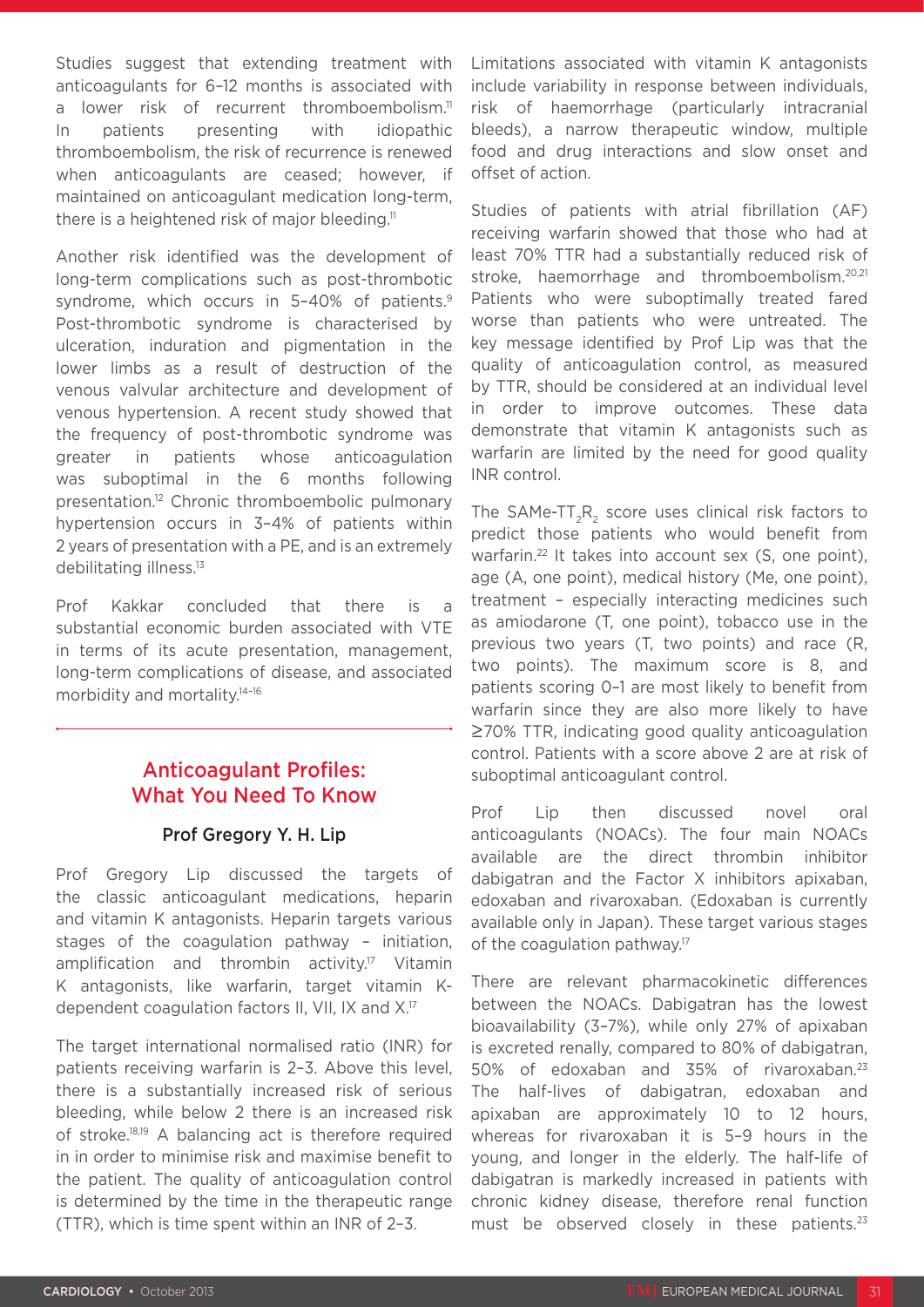Prof Lip presented data from his research group concerning the change in renal function in a cohort of patients with AF who were receiving anticoagulants.24 A low glomerular filtration rate was associated with increased frequency of thrombotic/vascular events, bleeding and mortality. Renal function declined in approximately one in five patients over the follow-up period, highlighting the need for regular checking of renal function.

Prof Lip concluded that older vitamin K antagonists are subject to diet, drug and alcohol interactions, and as such their administration needs to be monitored to maintain an INR of 2–3. NOACs such as direct thrombin inhibitors and factor Xa inhibitors are less subject to food and drug interactions, and therefore require less monitoring.

### At the Crossroads: Deciding Factors for Optimising VTE Treatment

#### Dr Ander Cohen

Dr Ander Cohen compared the design of phase III acute VTE studies; RE-COVER (dabigatran), EINSTEIN (rivaroxaban), AMPLIFY (apixaban) and Hokusai-VTE (edoxaban).25–30 All studies were double-blind, except the EINSTEIN study that evaluated quality of life. EINSTEIN evaluated DVT and PE separately while the other studies evaluated combined VTE. There were variations in study duration and in the use of a heparin bridge.

The RE-COVER I and II studies evaluated dabigatran in comparison to warfarin. In RECOVER-I the level of recurrent VTE was 2.4% for dabigatran-treated patients and 2.1% for warfarin-treated patients. Major bleeding was observed in 1.6% versus 1.9% of dabigatran-treated patients versus warfarin-treated patients. RECOVER-II had very similar results.<sup>29,30</sup> RE-MEDY was an extension study of dabigatran that monitored recurrent VTE (1.8% in dabigatrantreated patients versus 1.3% in warfarin-treated patients) and major bleeding (0.9% in the dabigatran group versus  $1.8\%$  in the warfarin group).<sup>31</sup> The RE-SONATE study evaluated dabigatran versus placebo and demonstrated an 80–90% reduction in recurrent VTE with dabigatran treatment, with a small (0.3%) increase in major bleeding.<sup>31</sup>

The EINSTEIN-DVT study demonstrated recurrence rates of 2.1% versus 3.0% and major bleeding of 0.8% versus 1.2% in rivaroxaban versus conventional therapy.26 In the EINSTEIN-PE study, rivaroxaban led to an approximately 50% reduction in major bleeding.<sup>27</sup> The EINSTEIN extension study demonstrated an 82% reduction in recurrence in those treated with rivaroxaban versus conventional therapy and major bleed rates of 0.7% (rivaroxaban) versus 0.1% (conventional).26

The AMPLIFY study showed non-inferiority for apixaban in VTE (both DVT and PE) with a reduction in major and clinically relevant nonmajor bleeding.28 The AMPLIFY extension study compared 2.5 mg or 5 mg apixaban twice-daily to placebo.28 The risk of recurrence was reduced by 80% in the apixaban groups, with no significant difference in major bleeding.

While there were similarities in the studies, there were also some differences, including variations in dosage and side-effect profile. Overall, NOACs show similar efficacy to warfarin but are safer and easier to administer. Dr Cohen commented that there are still a number of areas that require further study. There is limited information on the use of NOACs in cancer patients, and it is unknown whether the dose of NOACs can be lowered, in particular for secondary embolism prevention. It is also necessary to define which patients are the most suitable candidates for NOACs. Patients with poor INR control on warfarin would be candidates, however only if poor INR control was not due to poor compliance.

Areas of uncertainty regarding NOACs include their use in severe PE and DVT patients, as some clinicians advocate longer use of low molecular weight heparin. Dr Cohen noted that all the reported studies included patients with moderately severe PE, however there is a need to know more about the co-medications, the role of p-glycoprotein, and the impact of inducers and inhibitors and Cyp3A/4. There is a need for more information regarding fragile patients; those who are elderly, of low body weight or with renal impairment.

Dr Cohen suggested that the use of NOACs represents an opportunity to simplify therapy and streamline the transition from hospital to home, saving money and improving patient quality of life. Challenges of NOAC therapy include collecting follow-up information on these unmonitored therapies, and the lack of monitoring tests for these drugs. Another challenge is that unlike for warfarin, there are no specific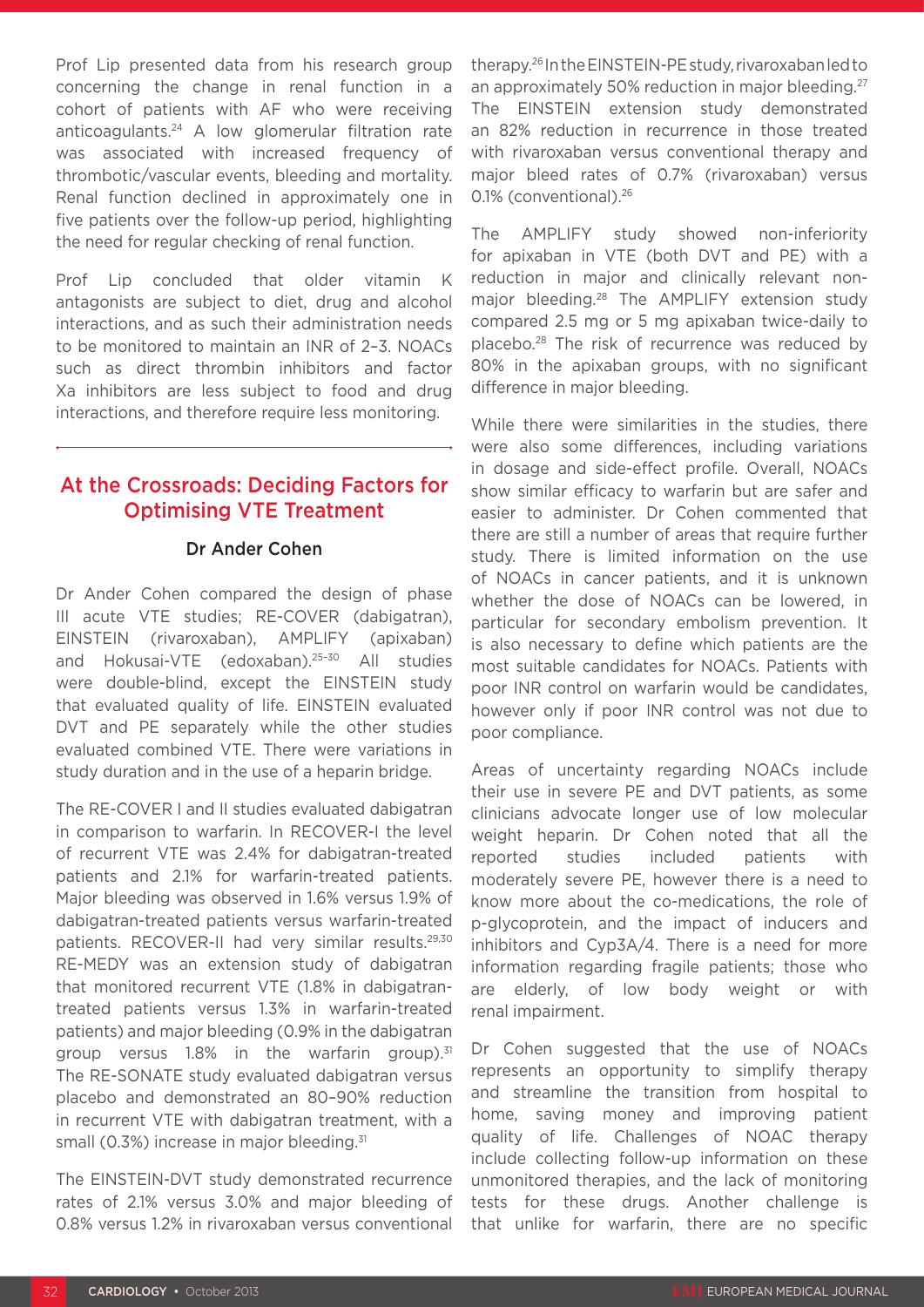antidotes. However, a phase II study of the Portola antidote is currently ongoing, which may prove effective in reversing the pharmacodynamic effects of Xa inhibitors.

Dr Cohen concluded that there is a need for more information on NOAC use in patients with severe VTE, cancer, low- and high-weight patients, patients with renal impairment and on the effect of comedications and optimal dosing schedules.

#### Recent Clinical Trial Data: Future Opportunities for VTE Prophylaxis and Treatment

#### Prof Harry Büller

Prof Harry Büller presented the results of the global Hokusai-VTE study.25 This study aimed to evaluate the use of edoxaban versus warfarin in patients with VTE. The inclusion of more patients with extensive VTE as they may not have been represented adequately in previous studies, distinguishes Hokusai-VTE from previous NOAC trials. Patients were treated with initial parenteral heparin, followed by three months of edoxaban (60 mg) treatment, after which it was continued at the treating physician's discretion. All patients were followed for 12 months.

The primary efficacy outcome was symptomatic recurrent VTE, comprising deep vein thrombosis (DVT), non-fatal PE and fatal PE. There were multiple secondary outcomes: recurrent VTE in the on-treatment period; recurrence of DVT and PE separately; severe PE with right ventricular dysfunction; and TTR quartiles. The primary safety outcome was a composite of major or clinically relevant non-major bleeding in the treatment period.

Prof Büller highlighted that 40% of patients in the study had a qualifying diagnosis of PE. A high proportion of patients had more extensive disease; in 42% of DVT patients the thrombus extended into the femoral or iliac vein, while 45% of PE patients had extensive disease. Thirty percent of patients with PE had right ventricular dysfunction defined by NT-pro B type natriuretic peptide (NT-pro BNP) of 500 pg/mL.

The rate of VTE recurrence was 3.2% in the edoxaban group and 3.5% in the warfarin group, which confirmed non-inferiority of the NOAC (p<0.001). This was valid both for patients with DVT and those with PE. In patients with PE and elevated NT-pro BNP, the recurrence rate for VTE in the warfarin group was 6.2%, while those treated with edoxaban had a recurrence rate of 3.3%; equivalent to an almost 50% risk reduction.

Edoxaban therapy was associated with significantly improved safety; 8.5% of patients treated with edoxaban had a major or clinically relevant nonmajor event compared with 10.4% of warfarin patients (hazard ratio [HR] 0.81, p<0.004). There were also fewer fatal and non-fatal bleeds in patients treated with edoxaban.

Prof Büller noted that there was a higher proportion of patients with more severe disease in the Hokusai-VTE study compared to other studies of NOACs. In the EINSTEIN-PE study, in which 25% of patients had more severe disease, the HR for patients treated with rivaroxaban was 1.12.27 In the Hokusai-VTE study, the HR was 0.73, and in those patients with more severe PE, the HR was 0.52.

In the Hokusai-VTE study, the rate of VTE in patients with >70% TTR was 3.7% in the warfarin group and 2.5% in the edoxaban group, demonstrating non-inferiority of edoxaban and showing that patients treated with warfarin were receiving an optimal treatment regimen, since outside of the clinical trial setting, Prof Lip noted that the TTR for warfarin patients is usually 40–50%.

The 60 mg dose of oral factor Xa inhibitor edoxaban was chosen for investigation. However, in certain situations (such as moderate renal impairment, low body weight, concomitant use of p-glycoprotein inhibitors) this dose should be reduced to 30 mg in order to prevent patients from overexposure and bleedings. Edoxaban 30 mg was shown to be comparable in efficacy to the 60 mg dose. In addition, there were almost 40% fewer cases of clinically relevant bleeding in patients treated with edoxoban 30 mg compared to those treated with warfarin. Thus the dose adaption to 30 mg was shown to be effective and safe in patients treated for VTE.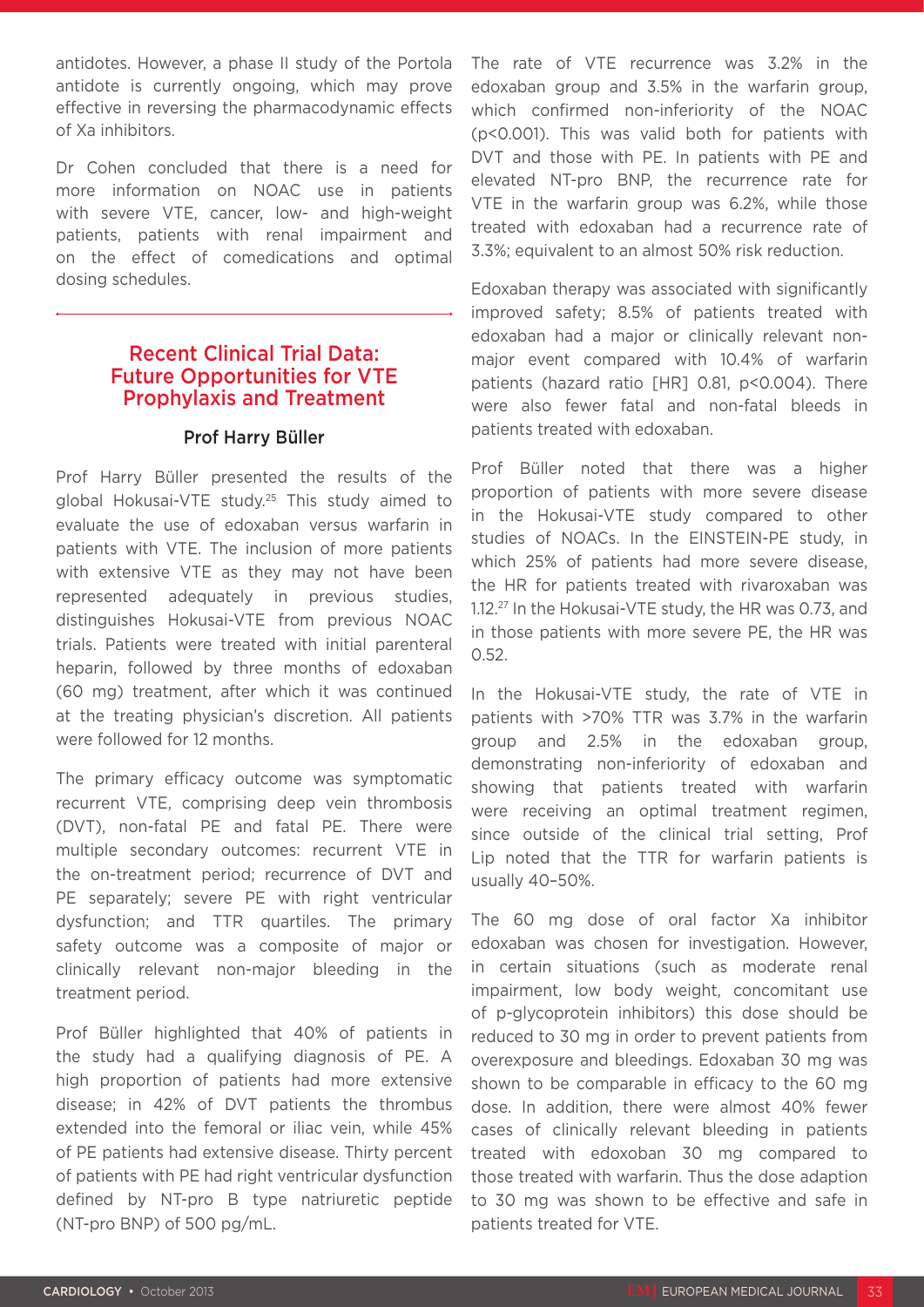heparin plus edoxaban was non-inferior to low molecular weight heparin plus warfarin therapy,

Prof Büller concluded that low molecular weight and demonstrated a significant reduction of VTE in patients with right ventricular dysfunction.

### Panel Discussion

The main presentations were followed by a panel discussion with chair Prof Valentin Fuster and the four speakers. Prof Kakkar commented that cardiologists will be key in providing education about NOACs and VTE. Dr Cohen considered it unlikely that there would be head-to-head comparisons of NOACs, and that differentiation between individual therapies would not be of value. He emphasised the importance of the positive results from NOACs in general over those for individual treatments, advocating that this should be the take-home message from the symposium.

#### REFERENCES

1. Heit JA et al. Predictors of recurrence after deep vein thrombosis and pulmonary embolism: a population-based cohort study. Arch Intern Med. 2000;160:761–768.

2. Nordström M et al. A prospective study of the incidence of deep-vein thrombosis within a defined urban population. J Intern Med. 1992;232:155–160.

3. Oger E for the EPI-GETBO Study Group. Incidence of venous thromboembolism: a community-based study in Western France. Thromb Haemost. 2000;83:657– 660.

4. Goldhaber SZ & Bounameaux H. Pulmonary embolism and deep vein thrombosis. Lancet. 2012;379:1835–1846.

5. Geerts WH et al. Prevention of venous thromboembolism: the Seventh ACCP Conference on Antithrombotic and Thrombolytic Therapy. Chest. 2004;126:338S–400S.

6. Cohen AT et al for ENDORSE investigators. Venous thromboembolism risk and prophylaxis in the acute hospital care setting (ENDORSE study): a multinational cross-sectional study. Lancet. 2008;371:387–394.

7. Goldhaber SZ et al for ICOPER. Acute pulmonary embolism: clinical outcomes in the International Cooperative Pulmonary Embolism Registry (ICOPER). Lancet. 1999;353:1386–1389.

8. Monreal M et al for the RIETE registry. The outcome after treatment of venous thromboembolism is different in surgical and acutely ill medical patients. Findings from the RIETE registry. J Thromb Haemost. 2004;2:1892–1898.

9. Prandoni P et al. The long-term clinical course of acute deep venous thrombosis. Ann Intern Med. 1996;125:1–7.

10. Kearon C. Natural history of venous thromboembolism. Circulation.

2003;107:I22–I30.

11. Hutten BA & Prins MH. Duration of treatment with vitamin K antagonists in symptomatic venous thromboembolism. Cochrane Database Syst Rev. 2006;1:CD001367.

12. Chitsike RS et al. Risk of post-thrombotic syndrome after subtherapeutic warfarin anticoagulation for a first unprovoked deep vein thrombosis: results from the REVERSE study. J Thromb Haemostasis. 2012;10:2039–2044.

13. Pengo V et al. Incidence of chronic thromboembolic pulmonary hypertension after pulmonary embolism. N Engl J Med. 2004;350:2257–2264.

14. MacDougall DA et al. Economic burden of deep-vein thrombosis, pulmonary embolism, and post-thrombotic syndrome. Am J Health Syst Pharm. 2006;63:S5–S15.

15. Ruckley CV. Socioeconomic impact of chronic venous insufficiency and leg ulcers. Angiology. 1997;48:67–69.

16. Jantet G. [The socioeconomic impact of venous pathology in Great Britain]. Phlebologie. 1992;45:433–437.

17. De Caterina R et al. General mechanisms of coagulation and targets on anticoagulants (Section I). Thromb Haemost. 2013;109:569–579.

18. Hylek EM et al. An analysis of the lowest effective intensity of prophylactic anticoagulation for patients with nonrheumatic atrial fibrillation. N Engl J Med. 1996;335:540–546.

19. Odén A et al. Optimal INR for prevention of stroke and death in atrial fibrillation: a critical appraisal. Thromb Res. 2006;117:493–499.

20. Gallagher AM et al. Risks of stroke and mortality associated with suboptimal anticoagulation in atrial fibrillation

patients. Thromb Haemost. 2011;106:968– 977.

21. Wan Y et al. Anticoagulation control and prediction of adverse events in patients with atrial fibrillation: a systematic review. Circ Cardiovasc Qual Outcomes. 2008;1:84–91.

22. Apostolakis S et al. Factors affecting quality of anticoagulation control amongst atrial fibrillation patients on warfarin: The SAMe-TT2R2 (Sex female, Age less than 60, Medical history, Treatment strategy [rhythm control], Tobacco use [doubled], Race [doubled] score. Chest. 2013; doi 10.1378/chest.13-0054.

23. Heidbuchel H et al. European Heart Rhythm Association Practical Guide on the use of new oral anticoagulants in patients with non-valvular atrial fibrillation. Europace. 2013;15:625–651.

24. Roldán V et al. Renal impairment in a "real-life" cohort of anticoagulated patients with atrial fibrillation (implications for thromboembolism and bleeding). Am J Cardiol. 2013;111:1159–1164.

25. The Hokusai-VTE investigators. Edoxaban versus Warfarin for the Treatment of Symptomatic Venous Thromboembolism. N Engl J Med. 2013;369:1406–1415.

26. EINSTEIN investigators. Oral rivaroxaban for symptomatic venous thromboembolism. N Engl J Med. 2010;363:2499–2510.

27. EINSTEIN investigators. Oral rivaroxaban for the treatment of symptomatic pulmonary embolism. N Engl J Med. 2012;366:1287–1297.

28. Agnelli G et al. Apixaban for extended treatment of venous thromboembolism. N Engl J Med. 2012;368:699–708.

29. Schulman S et al. Dabigatran versus warfarin in the treatment of acute